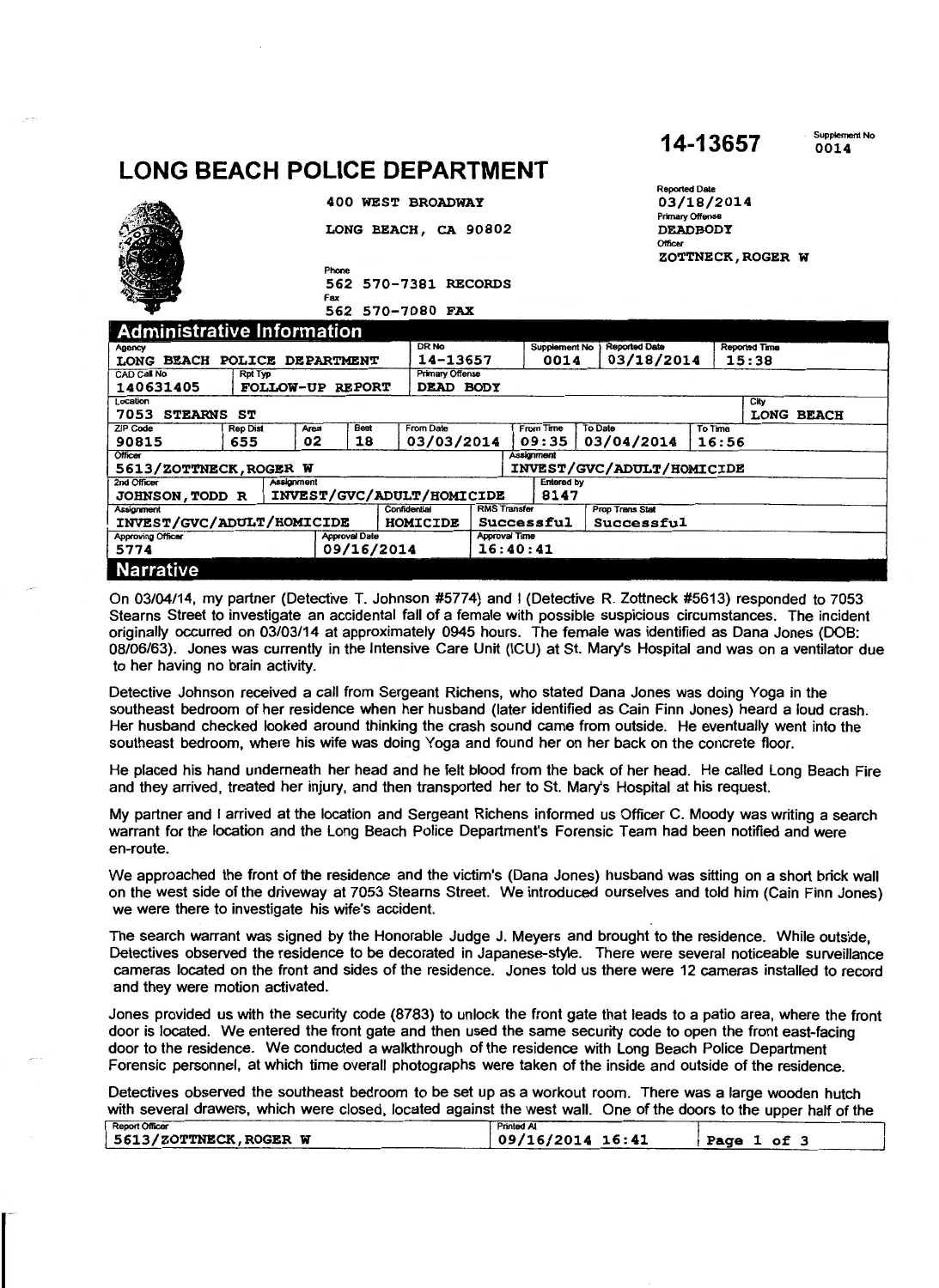**14-13657** Supplement No

**0014** 

### **LONG BEACH POLICE DEPARTMENT**

#### Narrative

hutch was open. There were several dumbbells on the floor underneath a wooden table against the east wall. There are glass French-style doors on the south wall of the room that open outward to the front patio where the front door is located. The closet doors are mirrored.

The room was decorated with Japanese-style art. The floor of the room is concrete and stained in a dark color. There is a small area approximately 1 to 2 feet east of the wooden hutch. Jones said he and a neighbor scrubbed it with a brush causing the stain to be discolored. Jones said he placed a shrine near the scrubbed area. The shrine is a ceramic dish with candles.

Placards were placed next to the items of evidence that were to be collected after they were measured and photographed. Officer B. Craney took measurements and drew a sketch of the residence. The following items were numbered and collected as evidence:

Item #1 Clothing worn by Cain Jones recovered from the floor in the master bathroom.

Item #2 Victim's I-Pad recovered from a wooden shelf near the kitchen.

Item #3 One pair of shoes worn by Cain Jones recovered from under the dining room table.

Item #4 DVR recorder recovered from shelf in the hallway closet.

The following items were lettered and photographed and left at the residence:

Item #A Location of Victim's head

Item #8 One pair of Victim's slippers located in master bedroom.

Item #C Black Sweater located on top of bed in master bedroom.

Forensic Lab personnel maintained possession of Items #1 and #3 until placing them into police evidence. I maintained possession of Items #2 and #4 and released them to the Long Beach Police Department's Computer Crimes section to download.

My partner and I finished processing the scene and drove to St. Mary's Hospital to check on the status of Dana Jones condition. Upon arrival to St. Mary's Hospital, we went to the ICU and located Dana Jones in Pod 5 Room 3. Jones was in a supine position and attached to a ventilator and other life saving monitoring devices. An emergency craniotomy had been performed on Jones. St. Mary's nurses rolled Jones on her left side so we could see the injury to the back of her head. We observed an approximate 3" L shaped cut to the back of her head with several staples inserted to close the wound.

Dr. Heilbron Jr. described the wound as a fracture to the left occipital area and the laceration was to the lower occipital frontal hematoma. The ICU nurse advised us that Jones was given a brain stimulation test and it showed no activity.

On 03/06/14, at 1035 hours, Dr. Mohsen Rofoogaran pronounced Jones.

Detectives were continuing their investigation and viewed the video footage recorded from the DVR system recovered during the search warrant.

The footage showed that on 03/03/14 at approximately 0829 hours Cain Jones walks down the hall towards the back bedrooms and reappears at 0831 hours. At 0833 hours Cain Jones uses the first bathroom in the hall that you can see someone go into or come out of. Cain Jones exits the bathroom and walks around the kitchen area with his dog. At 0835 hours Cain Jones exited the front door with his dog. At 0836 hours, Cain Jones exited the front gate to walk his dog and returned at approximately 0907 hours.

Detectives also downloaded Dana Jones' I-Pad and found that she had logged on, purchased a bag on-line at 0828 hours and then logged on to a Yoga website at approximately 0833 hours while Cain was gone walking the dog.

Detectives observed when Cain Jones returns after walking the dog, he enters the residence at 0908 hours and goes to the kitchen area and appears to clean the dog. He then walks down the hallway and then emerges back

| <b>Report Officer</b>  | <b>Printed At</b>   |             |
|------------------------|---------------------|-------------|
| 5613/ZOTTNECK, ROGER W | $109/16/2014$ 16:41 | Page 2 of 3 |
|                        |                     |             |